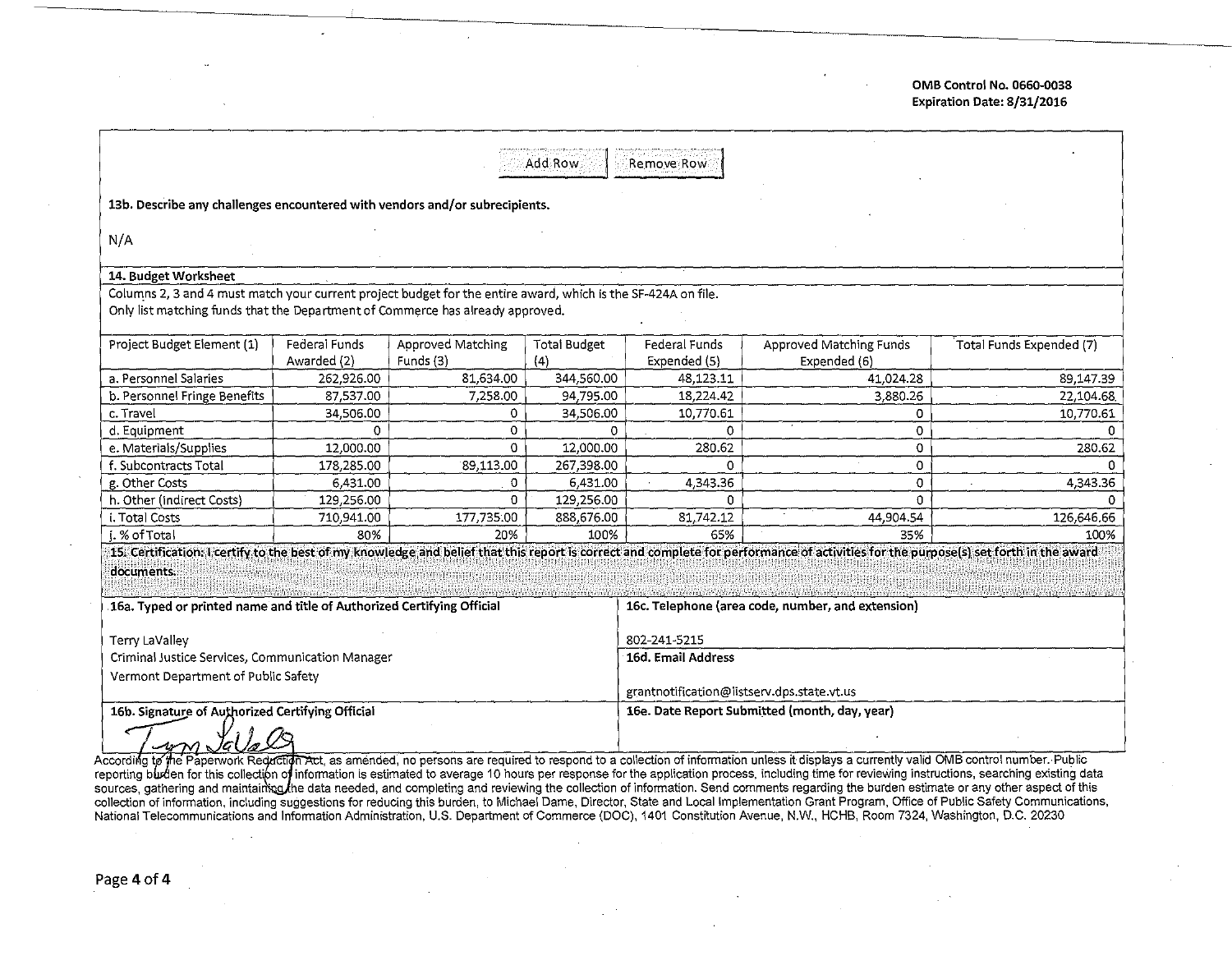OMS Control No. 0660-0038 Expiration Date: 8/31/2016

| <b>U.S. Department of Commerce</b>            |                                                                |                |                              |                                                              |  | 2. Award or Grant Number              |                                  |  |  |
|-----------------------------------------------|----------------------------------------------------------------|----------------|------------------------------|--------------------------------------------------------------|--|---------------------------------------|----------------------------------|--|--|
|                                               |                                                                |                |                              | 50-10-S13050                                                 |  |                                       |                                  |  |  |
|                                               |                                                                |                | Performance Progress Report  | 4. EIN                                                       |  |                                       |                                  |  |  |
|                                               |                                                                |                |                              |                                                              |  | 03-6000264                            |                                  |  |  |
|                                               | 1. Recipient Name                                              |                |                              |                                                              |  | 6. Report Date (MM/DD/YYYY)           |                                  |  |  |
|                                               | Vermont Department of Public Safety                            |                |                              |                                                              |  |                                       |                                  |  |  |
|                                               | 3. Street Address                                              |                |                              |                                                              |  | 7. Reporting Period End Date:         |                                  |  |  |
|                                               | 103 South Main Street                                          |                |                              |                                                              |  | 12/31/2015                            |                                  |  |  |
|                                               | 5. City, State, Zip Code                                       |                |                              |                                                              |  | 8. Final Report                       | 9. Report Frequency              |  |  |
|                                               | Waterbury, Vermont 05671-2101                                  |                |                              |                                                              |  | $\square$ Yes                         | <b>v</b> Quarterly               |  |  |
|                                               |                                                                |                |                              |                                                              |  | v No                                  |                                  |  |  |
|                                               | 10a. Project/Grant Period                                      |                | 10b. End Date: (MM/DD/YYYY)  |                                                              |  |                                       |                                  |  |  |
| 08/01/2013                                    | Start Date: (MM/DD/YYYY)                                       | 01/31/2018     |                              |                                                              |  |                                       |                                  |  |  |
|                                               | 11. List the individual projects in your approved Project Plan |                |                              |                                                              |  |                                       |                                  |  |  |
|                                               | Project Type (Capacity                                         |                | Project Deliverable Quantity | <b>Total Federal</b>                                         |  | Total Federal Funding Amount expended | Percent of Total Federal Funding |  |  |
|                                               | Building, SCIP Update,                                         |                | (Number & Indicator          | at the end of this reporting period<br><b>Funding Amount</b> |  |                                       | Amount expended                  |  |  |
|                                               | Outreach, Training etc.)                                       |                | Description)                 |                                                              |  |                                       |                                  |  |  |
| 1                                             | <b>Stakeholder Meetings</b>                                    |                | 1382 (attendees)             |                                                              |  |                                       |                                  |  |  |
| $\overline{2}$                                | <b>Broadband Conferences</b>                                   |                | 1 (two attended)             |                                                              |  |                                       |                                  |  |  |
| 3                                             | <b>Staff Hires</b>                                             |                | $\Omega$                     |                                                              |  |                                       |                                  |  |  |
| 4                                             | <b>Contract Executions</b>                                     |                | $\Omega$                     |                                                              |  |                                       |                                  |  |  |
| 5                                             | <b>Governance Meetings</b>                                     |                | 1 meetings / 11 attendees    |                                                              |  |                                       |                                  |  |  |
| <b>Education and Outreach</b><br>6            |                                                                |                | 2463                         |                                                              |  |                                       |                                  |  |  |
| Materials                                     |                                                                |                |                              |                                                              |  |                                       |                                  |  |  |
| Phase $2 - 1$                                 |                                                                |                | Stages 2,3 &4                |                                                              |  |                                       |                                  |  |  |
| Coverage                                      |                                                                |                |                              |                                                              |  |                                       |                                  |  |  |
| Phase 2 - Users and their<br>Operational Area |                                                                | Stages 2,3 & 4 |                              |                                                              |  |                                       |                                  |  |  |
| Phase 2 - Capacity Planning                   |                                                                |                | Stages 2,3 & 4               |                                                              |  |                                       |                                  |  |  |
| Phase 2 - Current<br>Providers/Procurement    |                                                                |                | Stages 2,3 & 4               |                                                              |  |                                       |                                  |  |  |
| Phase 2 - State Plan Decision                 |                                                                |                | Stage 1                      |                                                              |  |                                       |                                  |  |  |
|                                               |                                                                |                |                              |                                                              |  |                                       |                                  |  |  |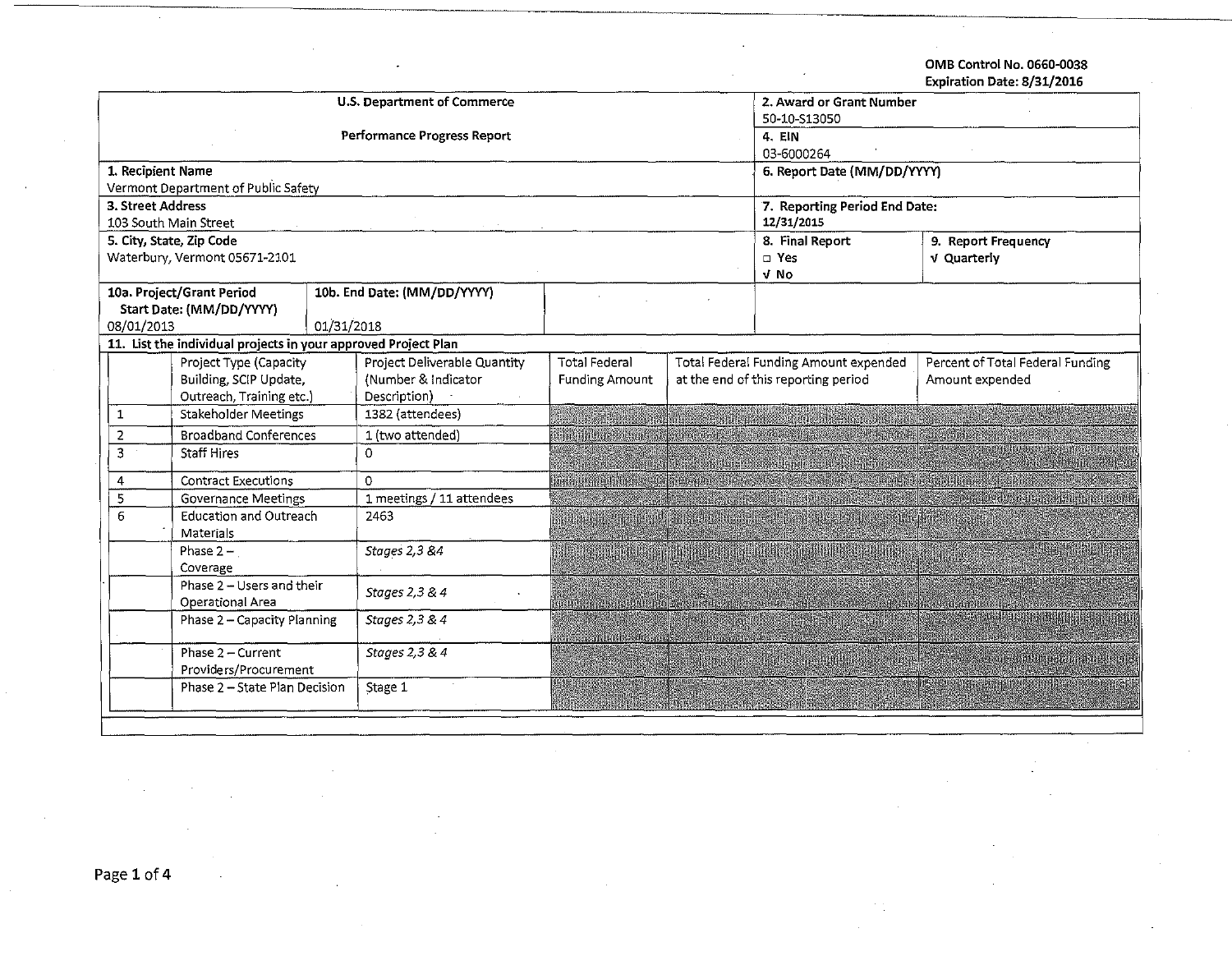**lla. Describe your progress meeting each major activity/milestone approved in the Baseline Report for this project; any challenges or obstacles encountered and mitigation strategies yciu have employed; planned major activities for the next quarter; and any additional project milestones or information.** 

In the Quarter ending 12/31/15 Vermont has made significant progress with activities and milestones on the SUGP grant. In this reporting period we talked with over 1,382 members of the public safety community regarding FirstNet and Vermont's planning activities to prepare for the National Public Safety Broadband Network. During this quarter Vermont has:

- Continued to meet regularly as the Public Safety Broadband Commission: http://psbc.vermont.gov/content/meeting-minutes-and-agendas.
- Direct mailed every Police, Fire, and EMS entity in the state our quarterly newsletter to keep them updated on the progress of FirstNet and Vermont's efforts to prepare for the National Public Safety Broadband Network.
- Through phone, in person meetings, website communications, newsletter communications, and community presentations; reached 2,545 members ofthe public safety community.
- Launched a quarterly newsletter to remain engaged with the public safety community.
- Direct mailed 230 +telecommunications service providers in Vermont to inform them about FirstNet, the Public Safety Broadband Commission and equip them with the appropriate resources to engage with FirstNet's national Request for Proposal process.
- Tabled at the Vermont Police Association annual conference, the largest police organization in Vermont
- We plan on meeting with every LEPC and EMS District again to update them on FirstNet's recently released RFP.
- We plan on helping schedule Mike Varney, FirstNet's Region 1 Lead, to present at several large first responder organizations representing EMS, Police, **and Fire in Vermont.**

Challenges: There is always more work to be done in preparing Vermont's first responder community for FirstNet. In carefully managing public perception and expectations, it is challenging to strike the right balance between being in the field with first responders and communicating national updates, with so many of the network variables still unknown; cost, devices, lead time to build out the network, etc. We were excited to see the RFP released on time and plan on incorporating information from it into our presentations, as the RFP helps first responders see that there is progress on the project. Our public safety community remains cautiously optimistic about the National Public Safety Broadband Network. Their concerns about the network are echoed in every corner of Vermont; Rural Coverage, Cost, A-Line issues with Canada, and the ability for the network to work in remote areas that currently lack any access to mobile broadband.

**llb. If the project team anticipates requesting any changes to the approved Baseline Report in the next quarter, describe those below. Note that any substantive changes to the Baseline Report must be approved by the Department of Commerce before implementation.** 

**No changes are anticipated at this time. However, we reserve the right to make changes as the Vermont program continues to develop.**